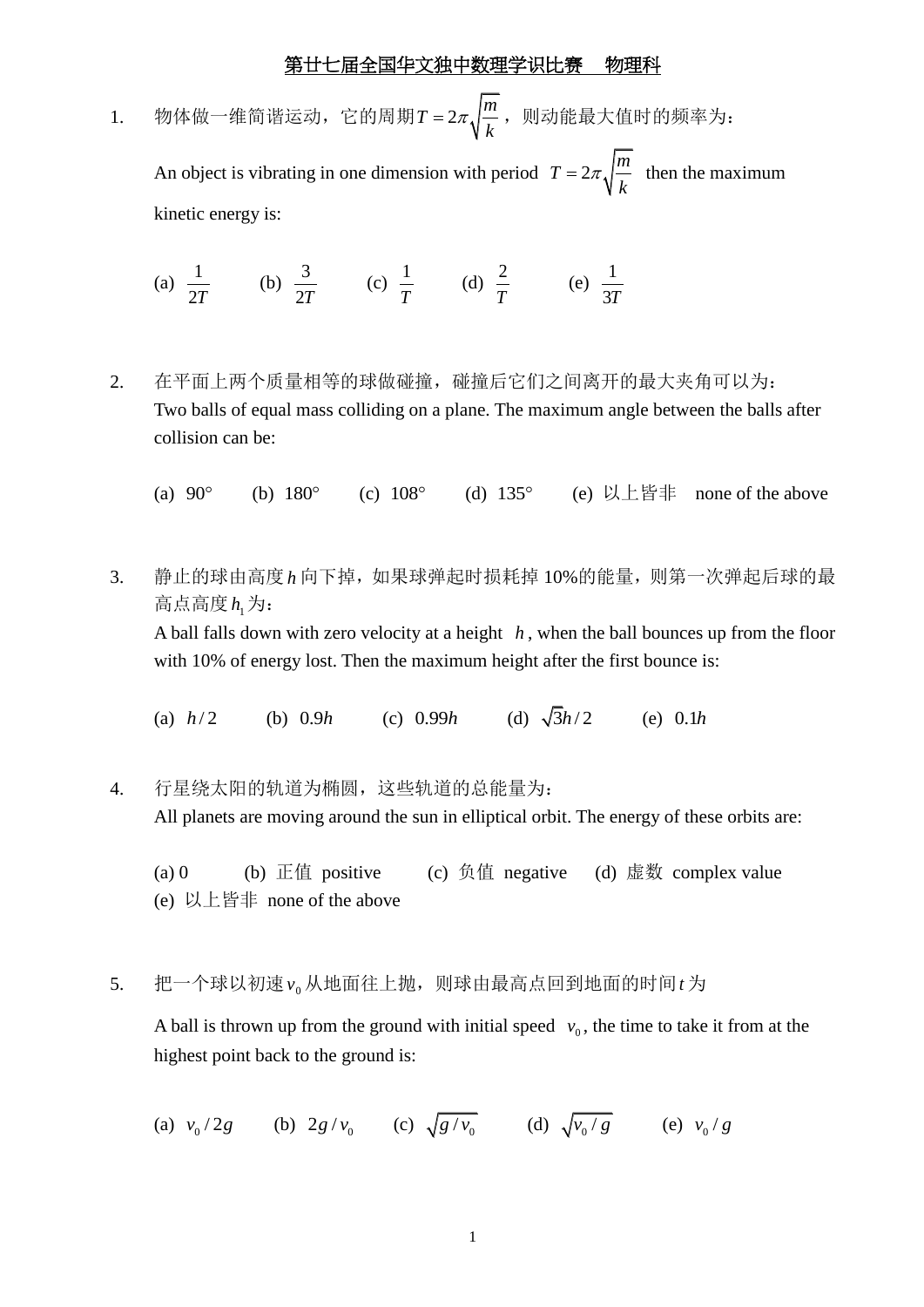6. 三个相等的电荷 q 分别放在等边三角形(边长为l)的三个顶点上, 则三角形的中心点 上的电位为:(k 为常数)

Three particles of the same charge are located on the vertices of equilateral triangle of side *d* . The electrical potential at the center is: (k is a constant)

(a) 
$$
3kq^2/d
$$
 (b)  $3kq/d$  (c)  $2\sqrt{3}kq^2/d$  (d)  $3\sqrt{3}kq/d$ 

- (e) 以上皆非 none of the above
- 7. 一个圆形电流环中(半径为 a),载有电流 I,则圆心上的磁场*B*  $\overline{a}$ 的大小为:  $(\mu_0)$ 为常数)

A current ring of radius d carries the electric current I. The magnetic field at the ring's center is:  $(\mu_0$  is a constant)

(a)  $\mu_0 I / 2\pi d$  (b)  $\mu_0 I / 4\pi d$  (c) 0 (d)  $\mu_0 Id$  (e)  $\mu_0 d / 1$ 

8. 电荷 q (质量为 m) 在均匀电场*Ē* =  $E_0\hat{x}$  $=E_0\hat{x}$ 中运动,则它的速度 $\vec{v}$  为:

A charge q (Mass m) is moving in the uniform electric field  $\vec{E} = E_0 \hat{x}$ . It velocity  $\vec{v}$  is:

(a) 常向量 a fixed vector (b)  $\vec{v} = \vec{v}_0 + (qE_0 t/m)\hat{x}$  (c)  $\vec{v} = (qE_0 t/m)\hat{x}$ 

(d)  $\vec{v} = \left( qE_0 t^2 / m \right)$  $\vec{v} = ( q E_0 t^2 / m ) \hat{x}$  (e) 以上皆非 none of the above

9. 一条长直导线上有电流 I, 如果在它的旁边有一正电荷 q 以速度 v 沿著电流的方向运 动,则电荷所受的力的方向为:

A long straight conducting wire carries current I. If a positive charge q is moving with speed v parallel to the direction of the current then the direction of the magnetic force on q is :

- (a) 平行电流方向 parallel to the current
- (b) 指向导线 pointing toward the wire
- (c) 离开导线 pointing away from the wire
- (d) 不决定 can not be decided
- (e) 反平行电流 Anti-Parallel to the current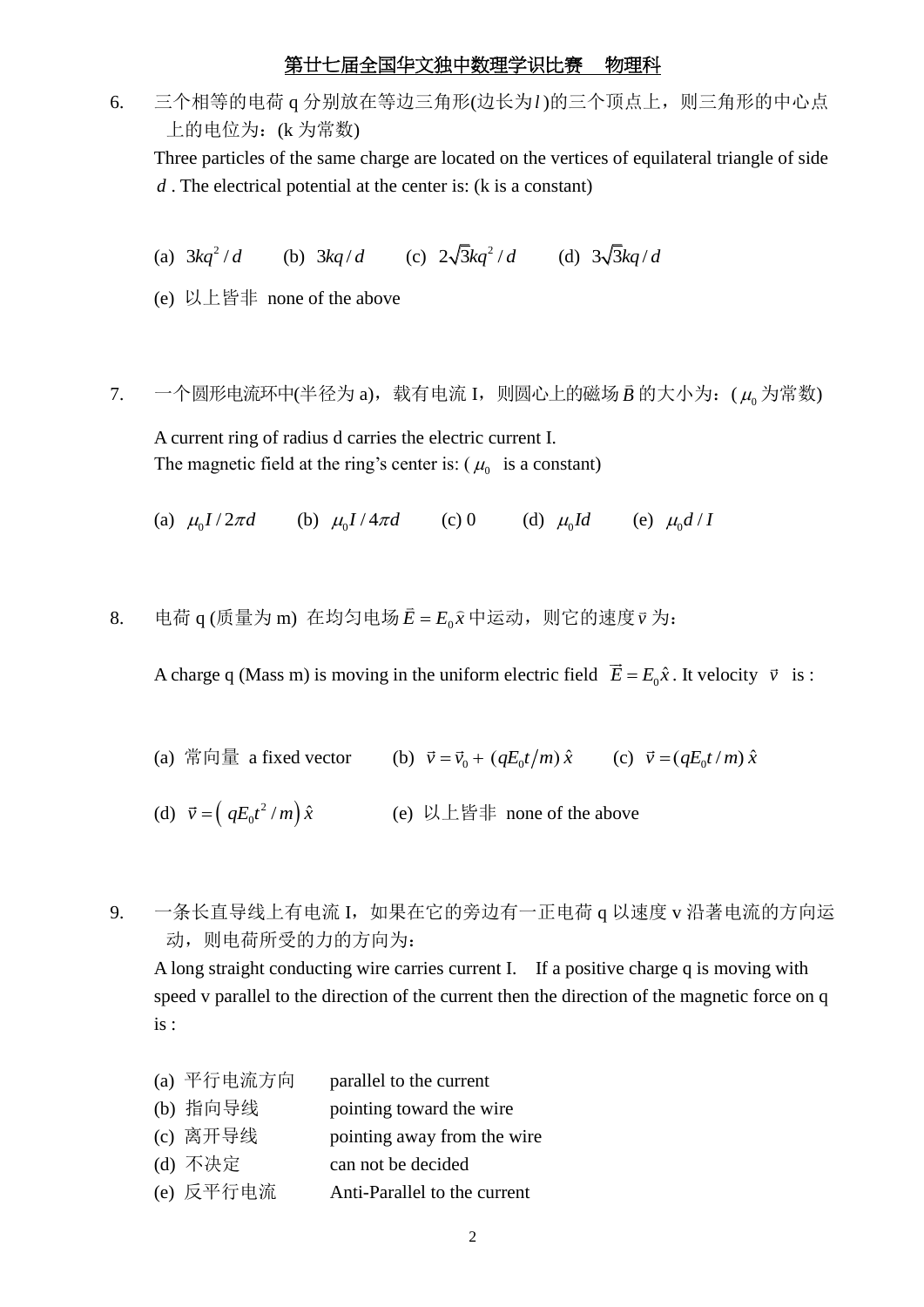10. 一块形如橄榄球的金属上有电荷 Q,则以下对金属表面附近的电场的叙述哪一个为正 确?

A piece of metal of the shape of Rugby football contains charge Q, which of the following statements is correct for the electric field E close to the surface of the conductor:

| (a) 电场大小与位置无关  | E is position independent                         |
|----------------|---------------------------------------------------|
| (b) 电场皆平行於表面   | E is always parallel to surface                   |
| (c) 比较尖的两端电场最小 | the sharp ends of the foot ball has the weakest E |
| (d) 比较尖的两端电场最大 | the sharp ends has the maximum E                  |
| (e) 电场与 Q 成反比  | E is inversely proportional to Q.                 |

- 11. 一个金属实心(半径为 a)上有电荷 Q, 则以下叙述何者为不正确: A solid conducting sphere of radius  $a$  has charge Q, which of the following statement is incorrect:
	- (a) 球内电场 $\bar{E} = 0$  $\overline{a}$ the electric field inside the sphere  $\bar{E} = 0$  $\overline{a}$
	- (b) 球心的电位为  $V = kQ/a$ the potential V at the center is  $V = kQ/a$

(c) 在球内  $r = a/2$  的电位为 $V = 2kQ/a$  V at  $r = a/2$  is  $V = 2kQ/a$ 

- (d) 球内任一点的电位都相等 the potential is constant inside the sphere
- (e) 球面上的电场  $r = a$  与球面垂直 the electric field at  $r = a$  is always perpendicular to the surface.
- 12. 如果刹车所需要的摩擦力都一样,如果初速 $v_0$ 所需要的刹车距离为 $d_0$ , 则当初速度

变为 2 v<sub>0</sub> 时所需要的刹车距离为:

Assuming the frictional force for stopping the car is the same and the stopping distance is  $d_0$  when the initial speed is  $v_0$ , then as initial speed increases to  $2v_0$  the corresponding stopping distance will be:

(a)  $2d_0$  (b)  $4d_0$  (c)  $3d_0$  (d)  $5d_0$  (e)  $\forall \perp \exists \exists \exists$  none of the above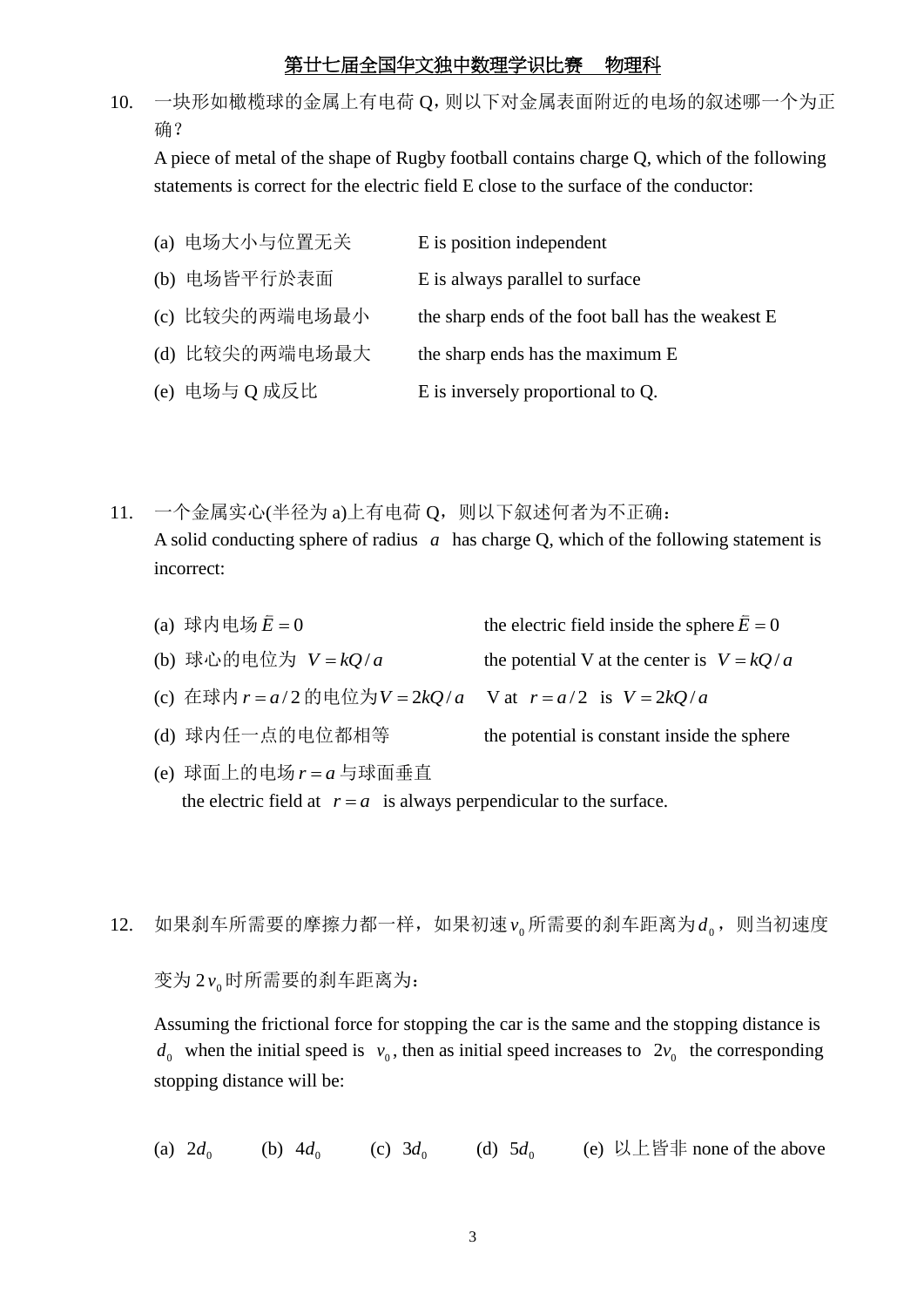13. 一个物体在平面上运动,而且其加速度为常向量,则以下叙述哪一个为正确: An object is moving on a plane with its acceleration being a constant vector, which of the following statement is correct:

| (a) 运动轨距为双曲线 | Its trajectory is the hyperbola          |
|--------------|------------------------------------------|
| (b) 没有位能     | it has no potential energy               |
| (c) 总能量不变    | the total energy remains unchanged       |
| (d) 位能随时间增加  | Potential energy is increasing with time |
|              |                                          |

(e) 动能随时间增加 kinetic energy is increasing with time

## 14. 电子伏特是描写:

Electron volt describes

| (a) 电压 | electric potential         |  | (b) 电流 current |
|--------|----------------------------|--|----------------|
| (c) 动量 | momentum                   |  | (d) 能量 energy  |
|        | (e) 以上皆非 none of the above |  |                |

# 15. 太阳所放出的光与热的来源正确原因为: The light and heat produced by the sun is due to:

- (a) 燃烧表面的氢气 The burning of hydrogen
- (b) 化学反应 chemical reaction
- (c) 原子核分裂 nuclear fission
- (d) 氢原子核的融合过程 nuclear fusion
- (e) 以上皆非 none of the above
- 16. 原子被激发时所放出的光都是一些不连续的光谱,它的正确原因为: The light produced by exciting atom manifests as discrete spectral lines. The correct statement for such phenomenon is:
	- (a) 原子中的电子做周期性运动 the electrons inside the atom is moving periodically
	- (b) 电子做不规则运动 the electron motion is random (c) 电子之间有碰撞 there are collision among electrons
	- (d) 原子的能量为某些特定值 the allowed energy of the atom is discrete
	- (e) 以上皆非 none of the above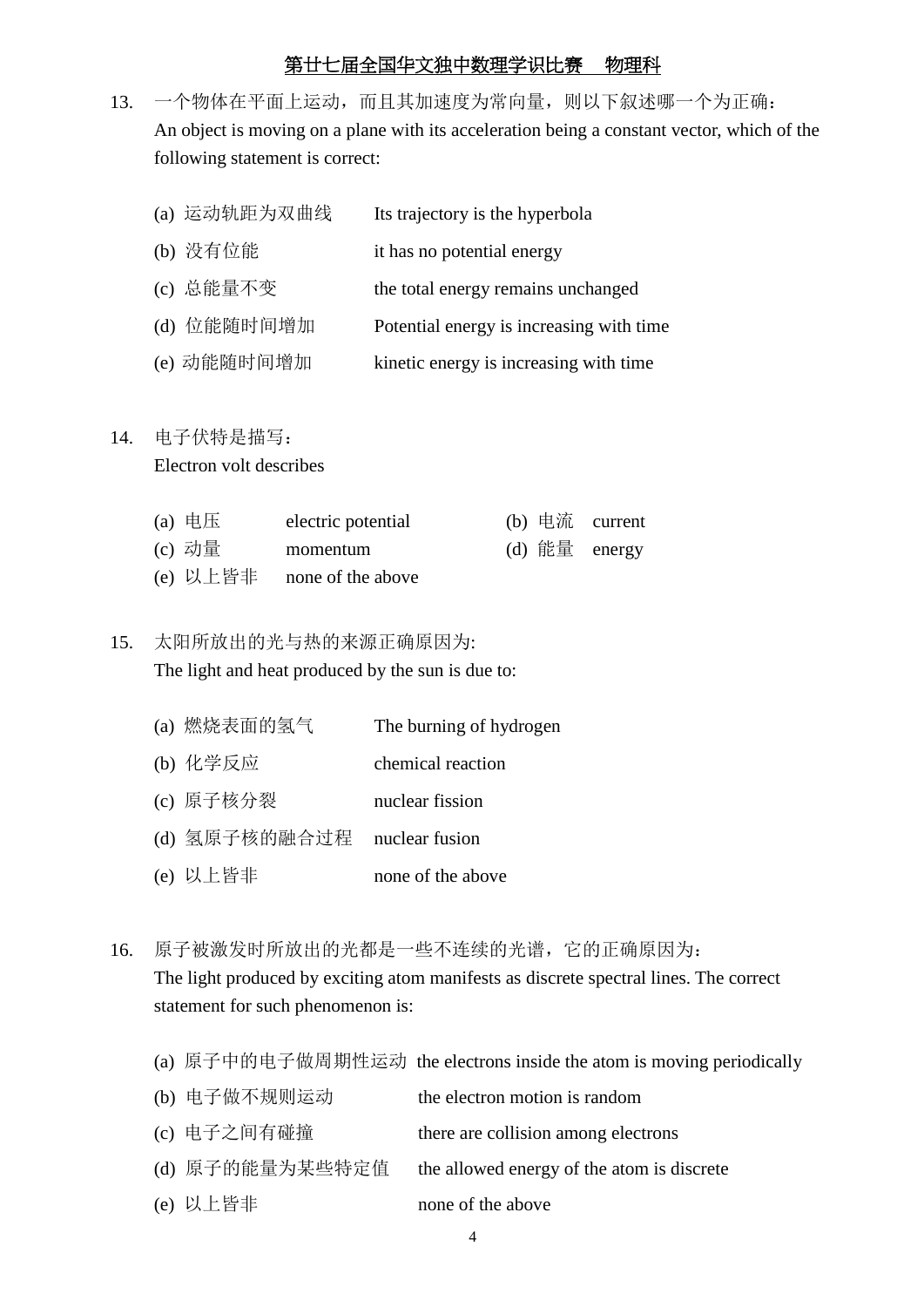17. 波耳的氢原子模型中导致不连续的原子能阶的新观念为: Bohr's hydrogen atom model implies the energy levels are discrete, he has used the following new concept:

| (a) 库仑力    | Coulomb force                     |
|------------|-----------------------------------|
| (b) 电子有大小  | the electron has finite size      |
| (c) 角动量不守恒 | angular momentum is not conserved |
| (d) 角动量量子化 | angular momentum is quantized     |
| (e) 动量不守恒  | momentum is not conserved.        |

## 18. 以下有关光子的叙述何者为不正确:

Which of the following statement about the photon is incorrect:

| (a) 电荷为零                      | Electric charge $=0$        |
|-------------------------------|-----------------------------|
| (b) 质量为零                      | $mass=0$                    |
| (c) 光子没有动量                    | photon has no momentum      |
| (d) 光子能量 $E = hf$ energy E=hf |                             |
| (e) 光子有角动量                    | photon has angular momentum |

- 19. 以下有关理想气体比热 C 的性质何者为正确?(R 为理想气体常数) For the specific heat C of ideal gas which statement is correct (R is the ideal gas constant):
	- (a)  $C \propto R^2$  (b)  $C \propto R^3$  (c)  $C \propto R$  (d)  $C \propto \sqrt{R}$  (e)  $\Box \bot$  is # none of the above
- 20. 如果维持气体的压力 P 不变来加热, 则气体的体积 V 为(T 为温度): If heating up gas with fixed pressure P, then its volume V ( T being its temperature) will:
	- (a)  $\overline{A}$   $\overline{\mathfrak{B}}$  remain unchanged (b) 減少 decrease (c) 增加  $increase$  $T^2$  be inversely proportional to  $T^2$ (e)  $\mathbb{H} \mathbb{H} \mathbb{N} \sqrt{T}$  be proportional to  $\sqrt{T}$
- 21. 辐射是物体散热的一个途径,则辐射的强度 I 与物体表面温度 T 的关系为: Radiation is one way to loose heat. The intensity of radiation is related to the temperature T as:
	- (a)  $I \propto T^3$  (b)  $I \propto T^2$  (c)  $I \propto \sqrt{T}$  (d)  $I \propto T^4$  (e)  $I \propto T^{3/2}$ .